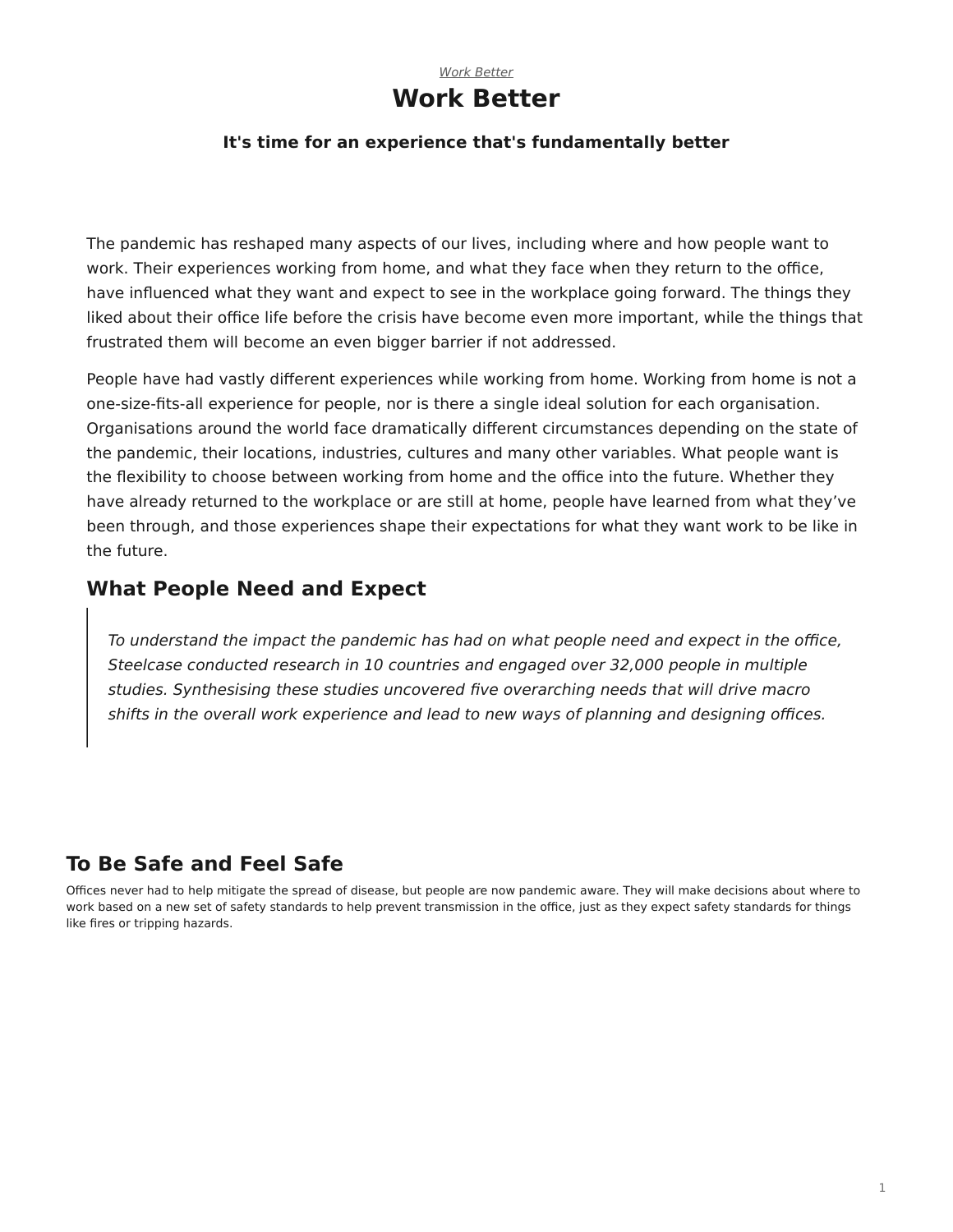### **Top safety concerns:**

73% Indoor air quality 73% Adherence to safety protocols 72% General facility cleanliness 71% Physical distancing and boundaries between workspaces 69% Overall density of people in the building

## **A Deeper Sense of Belonging**

Feeling isolated while working from home is the biggest concern people identified in every country and their top reason to return to the office is to connect with colleagues. People want to feel a sense of belonging at work, which is not only good for their wellbeing, but it also helps business results — feeling a strong sense of community is a consistent marker of people's productivity, engagement, innovation and commitment to the organisation.

## **To Be Productive**

People's desire to accomplish something meaningful, has only heightened during the crisis. While some experienced "panic productivity" in the early pandemic days, most simply want to be of value and feel their work has purpose. The most important things people want their workplace to support are very pragmatic.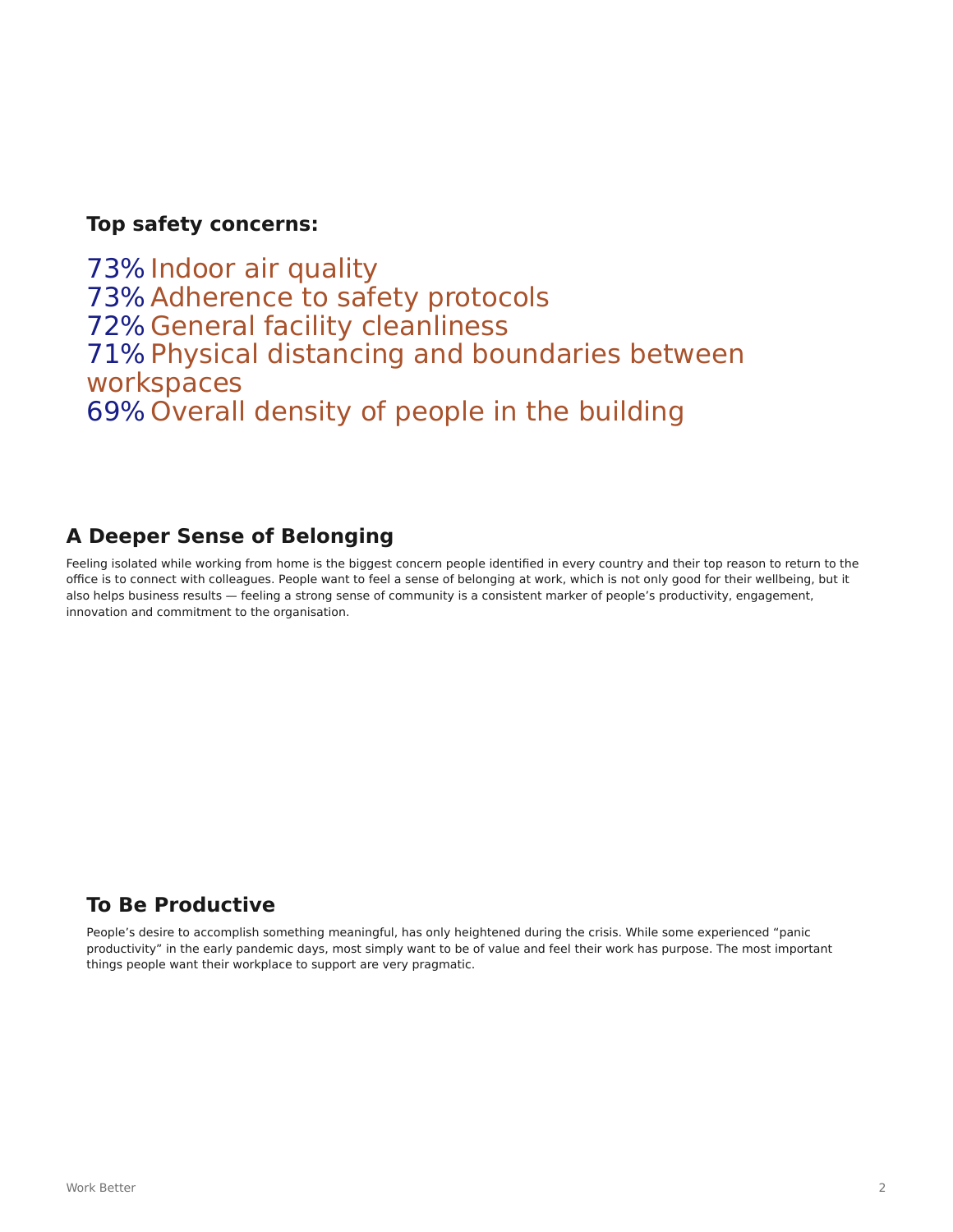## **Holistic Comfort**

Pre-pandemic, 40%\* of people said they needed to change postures frequently because of physical discomfort. During stay-at-home orders many people had to improvise and work from sofas, kitchen tables and even beds. Pain, distractions and stress have caused people to yearn for a broad interpretation of comfort, especially after such a disruptive time. They need the ability to work in a range of postures, change settings and to move throughout their day. They need a quiet, distraction free environment when they need to focus and to feel connected to their colleagues and the organization's purpose.

### **Greater Control**

People want options so they can choose where to work or to adapt spaces based on the task they're doing or how they like to work personally. While some people feel working from home has allowed them to navigate their day and avoid distractions, 9 of 10 countries rank a "quiet, professional environment" in their top five reasons for wanting to return to the workplace, suggesting that home is not always ideal for focus. Teams also need control over the level of privacy and the flexibility to move things around to best suit their work.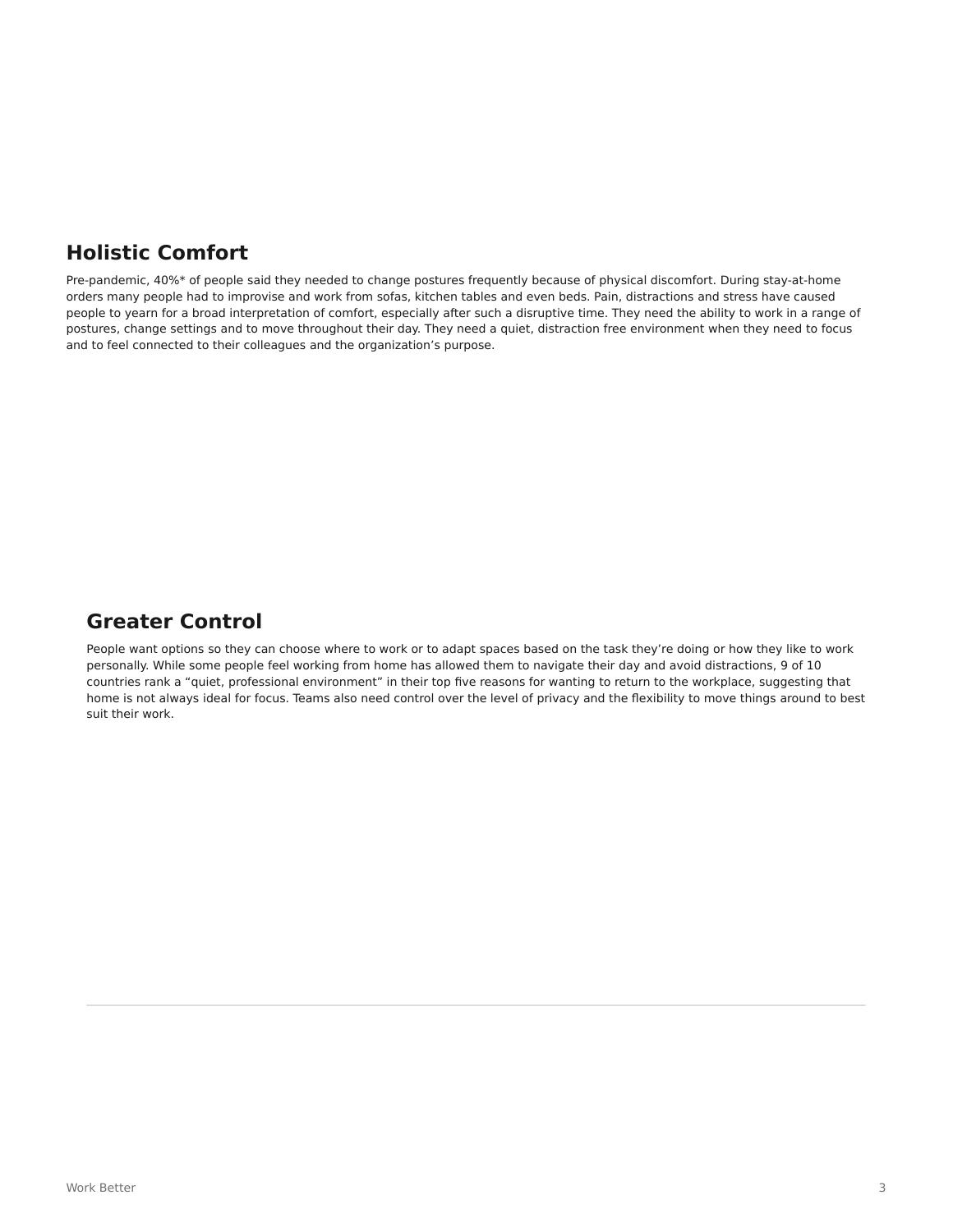# Macro Shifts In The Work **Experience**

People's expectations about their work experience changed during the pandemic. Living through a life-altering experience has caused many to think about what's most important to them and to question assumptions about how work should happen. And leading organisations are listening. They see this moment as an opportunity to reinvent their policies, offices and overall work experience. This will lead to macro level shifts in four key areas.

## **Design Safer Workplaces**

A majority of the 32,000 globally surveyed employees said their top concerns are air quality, cleanliness of space and adherence to safety protocols which means behavioural strategies, such as mask wearing and distancing, need to be augmented with changes to the built environment.

Organisations can make the workplace even safer by intentionally designing the built environment to help mitigate disease transmission. Understanding how pathogens move through an environment will help companies develop new systemic strategies to help prevent infections at work. In addition to changes in HVAC systems, workplaces can be designed to reduce density, change geometry angles and orientation of furnishings — and increase division to limit how far pathogens can travel.

# **Design for Productivity**

People's desire to accomplish something meaningful, has only heightened during the crisis. Before the pandemic people were frustrated with workplaces that didn't give them ways to control their privacy and do focused work. During the pandemic, working from home didn't make that any better for many people: productivity dropped 12% and engagement declined 14% among employees who were unsatisfied with their work-from-home situation, especially the longer they did it.

The top three things people say they want from their office are all about being more productive: to collaborate with others effectively, easier access to tools and resources and the ability to focus. When people are solving problems or innovating, their activities are interwoven, between group and individual work. Organisations can help create a better experience by making it easier for people to shift between group and solo work in both physical and digital environments.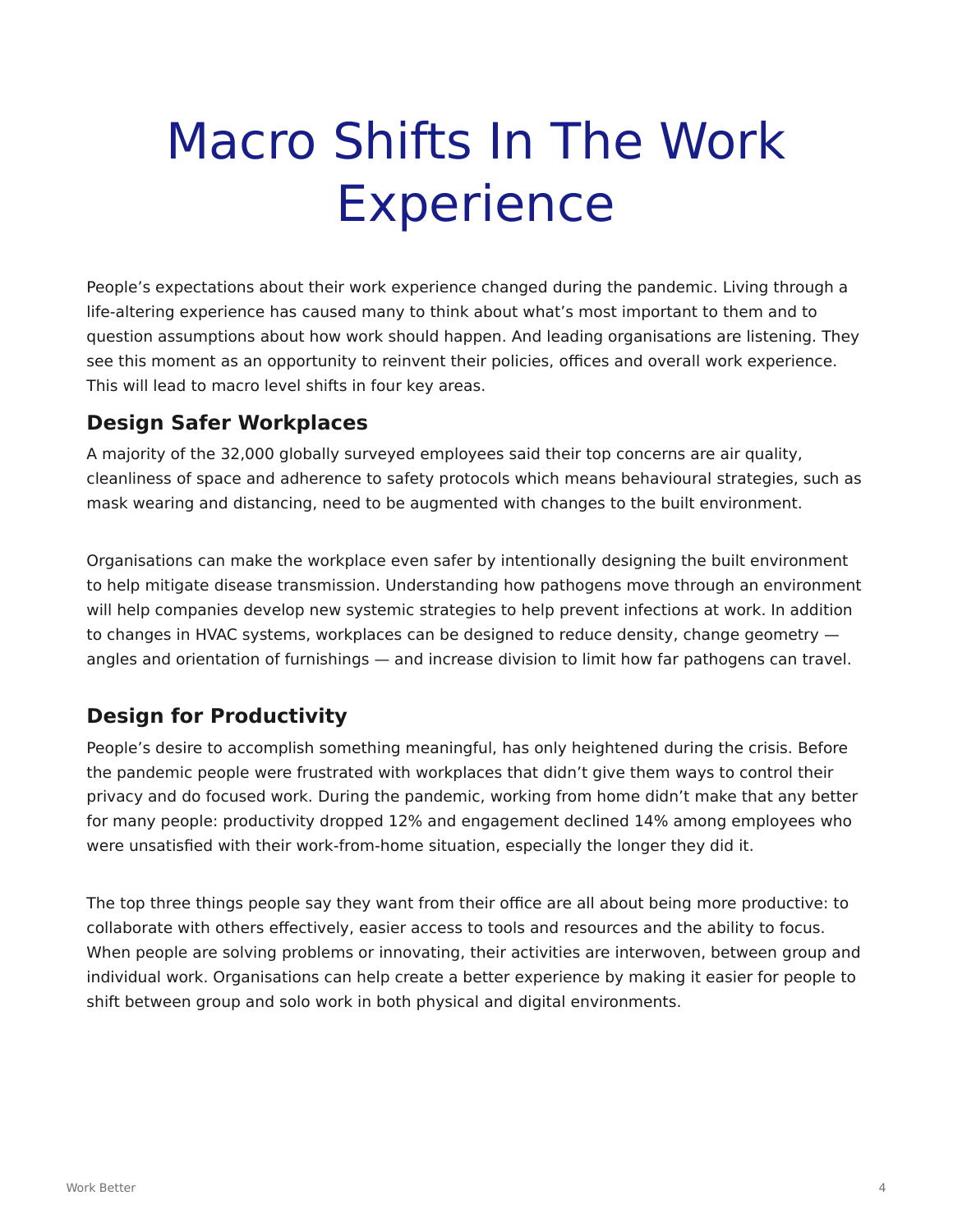## **Design to Inspire**

People who have lived through a crisis want inspiration — they want leaders who are present and accessible, and to feel a part of something meaningful. The top two reasons people say they want to be back in the office are to connect with colleagues and feel a sense of shared purpose within the organisation. These are both attributes of a strong community, along with trust, inclusivity and resilience. In turn, a strong community correlates with key business outcomes — engagement, productivity, innovation and retention. The workplace can be designed as an infrastructure for people to build social capital. It can intentionally foster meaningful interactions and signal that change and adaptation are part of the culture, and something to be embraced.

## **Design for Flexibility**

Historically designed for permanence, buildings and offices have been dominated by fixed architecture, power and furnishings. Going forward, organisations want places that can adapt easily to the changes in where and how people work and respond to changing business circumstances. Workplaces will need to embrace multi-use spaces that can support diverse types of activities. Furnishings will easily move to allow spaces to expand and contract as needed. Physical and digital experiences will be seamlessly braided to support distributed collaboration as people work in a variety of locations.

While living through a crisis has not been easy on anyone, it has caused people and organisations to think about our shared humanity and what we want to achieve together. We can use this moment as a catalyst for reinventing an office that is not just a container for work, but a place that creates a community where people can feel a renewed sense of belonging, resilience and purpose.

Source: Steelcase Global Report January 2021

### **Webinar**

A panel of Steelcase researchers will share what they're learning about emerging needs and expectations from the future workplace.